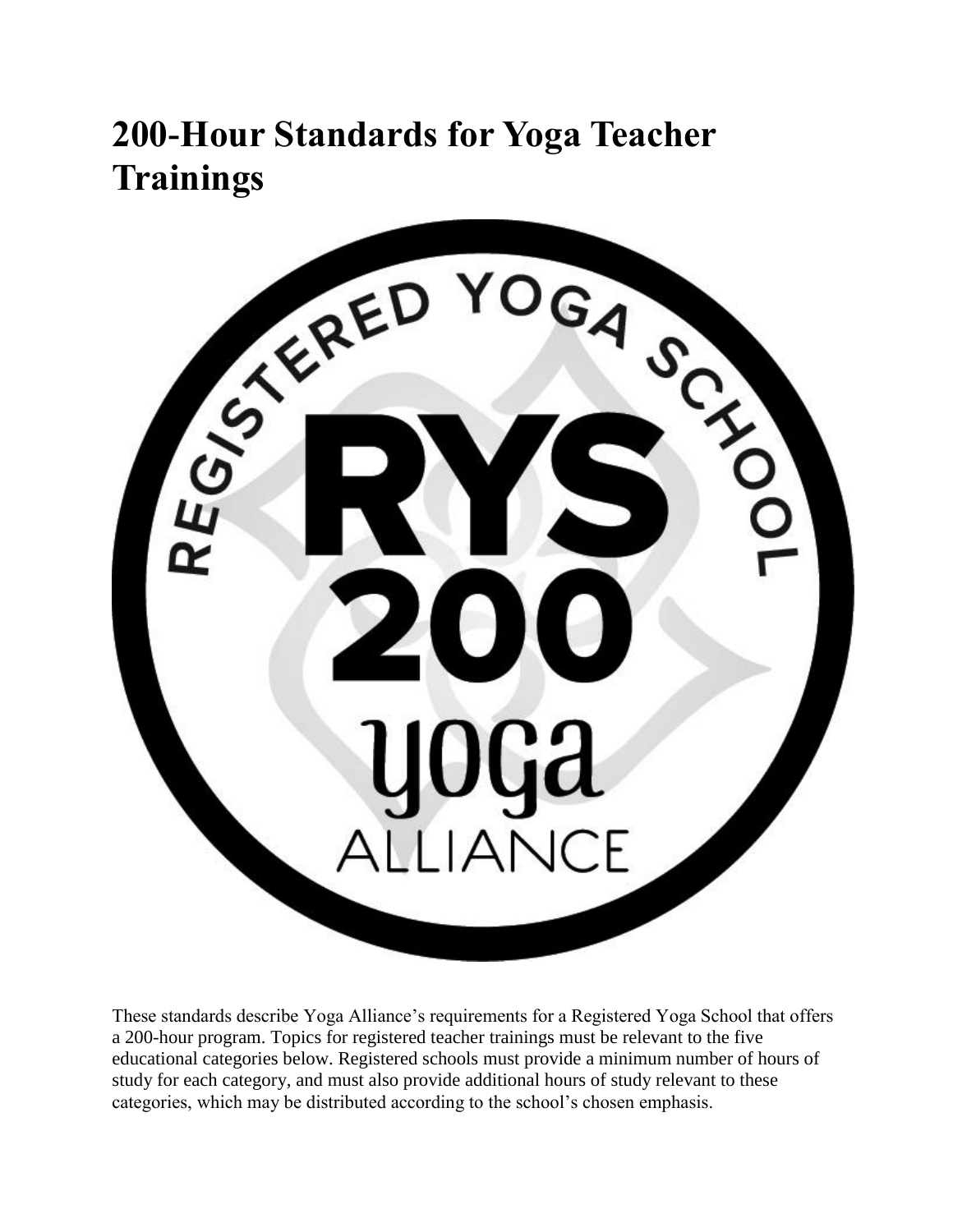Before applying to register your school as a RYS 200, it is helpful to carefully consider what a successful student in your course should know and be able to do (learning objectives), and then to develop your topics and description of topics based on the learning objectives of your program.

## **A RYS with a 200-hour program (RYS 200) must incorporate training hours in the following educational categories:**

# **1. Techniques, Training and Practice: 100 hours**

### **Minimum contact hours: 75 hours Minimum contact hours w/ Lead Trainer(s): 50 hours**

Topics in this category could include, but would not be limited to: asanas, pranayamas, kriyas, chanting, mantra, meditation and other traditional yoga techniques. These hours must be a mix between: 1) analytical training in how to teach and practice the techniques, and 2) guided practice of the techniques themselves. Both areas must receive substantial emphasis.

## **2. Teaching Methodology: 25 hours**

#### **Minimum contact hours: 15 hours Minimum contact hours w/ Lead Trainer(s): 10 hours**

**Special Requirements:** A maximum of five of the above hours can be counted on the subject of business aspects of teaching yoga

Topics in this category could include, but may not be limited to:

- Communication skills such as group dynamics, time management, and the establishment of priorities and boundaries
- How to address the specific needs of individuals and special populations, to the degree possible in a group setting
- Principles of demonstration, observation, assisting and correcting
- Teaching styles
- Qualities of a teacher
- The student learning process
- Business aspects of teaching yoga

The Teaching Methodology category covers a broad overview and analysis of teaching methods, rather than how to practice or teach specific techniques. See the example topics below to help clarify the differences between the Techniques, Training and Practice category and the Teaching Methodology category: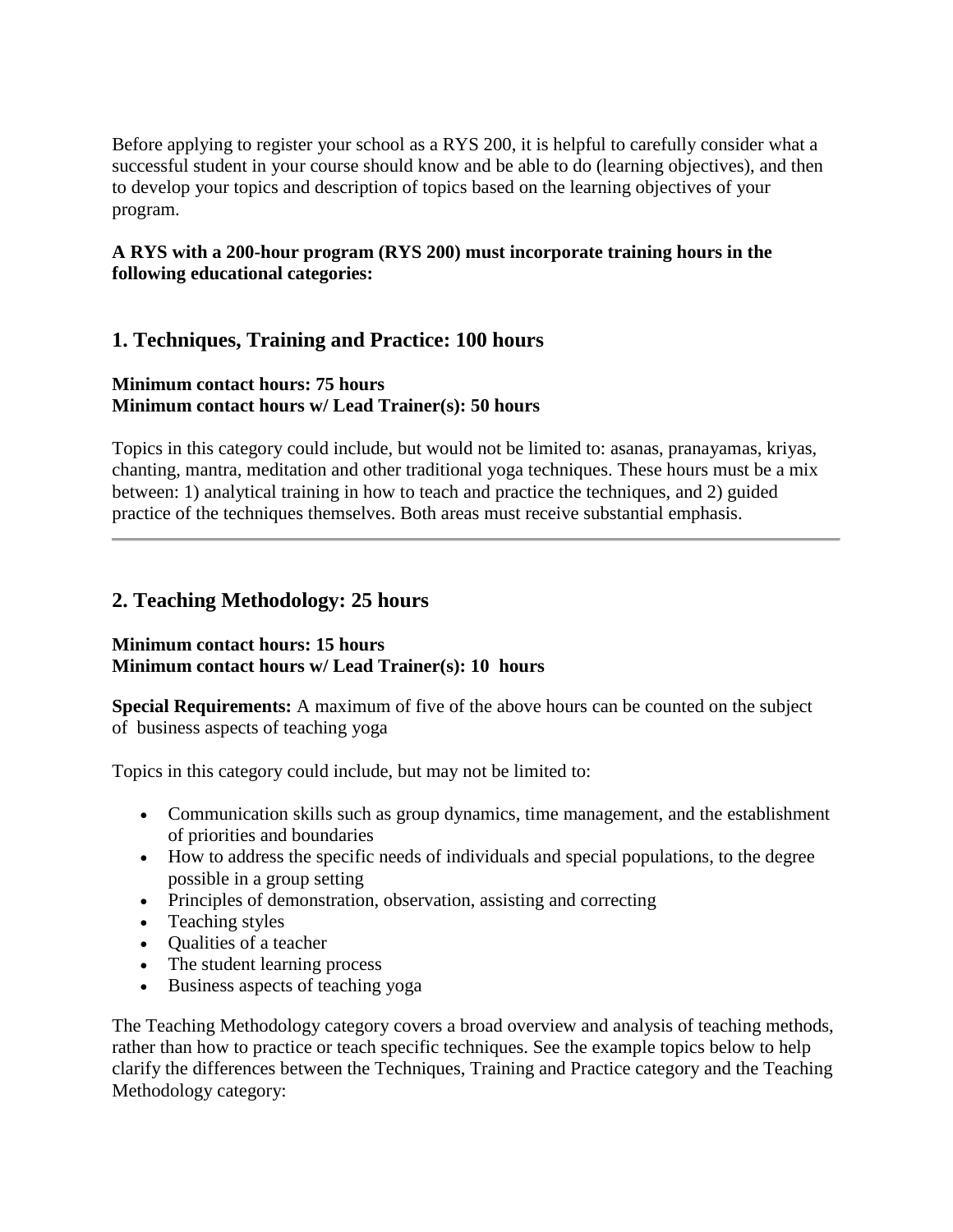| <b>Example Techniques, Training and Practice</b>                                                                                                                                                                                                                                                                                                                                                                                                                                                                                                                                             | <b>Example Teaching Methodology</b>                                                                                                                                                                                                                                                                                                                                                                                                                                                                                                                  |
|----------------------------------------------------------------------------------------------------------------------------------------------------------------------------------------------------------------------------------------------------------------------------------------------------------------------------------------------------------------------------------------------------------------------------------------------------------------------------------------------------------------------------------------------------------------------------------------------|------------------------------------------------------------------------------------------------------------------------------------------------------------------------------------------------------------------------------------------------------------------------------------------------------------------------------------------------------------------------------------------------------------------------------------------------------------------------------------------------------------------------------------------------------|
| <b>Topics</b>                                                                                                                                                                                                                                                                                                                                                                                                                                                                                                                                                                                | <b>Topics</b>                                                                                                                                                                                                                                                                                                                                                                                                                                                                                                                                        |
| The Five Categories of Asana: The trainee will<br>practice and learn the key poses in each category of<br>asana (standing poses, forward bends, backbends,<br>twists, and inversions) and will begin to develop a<br>relationship to both the form and the function of<br>these different categories.<br><b>Maps of Alignment:</b> Trainees will achieve<br>comprehension of the alignment maps for each of<br>the five categories of asanas through observation<br>and experience of how the poses in each category<br>share a common foundation, and how to build upon<br>this foundation. | <b>Principles of Demonstrating Asanas:</b><br>Discuss how effective demonstrations in<br>class can help emphasize an alignment or<br>other focus for the specific pose or<br>sequence of poses.<br><b>Learning Modalities:</b> identifying<br>your dominant style, and learning how to<br>teach based on others' learning styles<br>Use of Language and Voice: Lecture and<br>discussion on active vs. passive language<br>and the effective use of each; positive and<br>conscious communication, and habitual<br>speech and communication patterns |

# **3. Anatomy and Physiology: 20 hours**

#### **Minimum contact hours: 10 hours Minimum contact hours w/ Lead Trainer(s): 0 hours**

**Special Requirements:** A minimum of five of the above hours must be spent applying anatomy and physiology principles to yoga

Topics in this category could include, but would not be limited to: human physical anatomy and physiology (bodily systems, organs, etc.) and may also include energy anatomy and physiology (chakras, nadis, etc.). Includes both the study of anatomy and physiology along with its application to yoga practice (benefits, contraindications, healthy movement patterns, etc.).

# **4. Yoga Philosophy, Lifestyle and Ethics for Yoga Teachers: 30 hours**

## **Minimum contact hours: 20 hours Minimum contact hours w/ Lead Trainer(s): 0 hours**

**Special Requirements:** A minimum of 2 of the above contact hours must be spent on ethics for yoga teachers